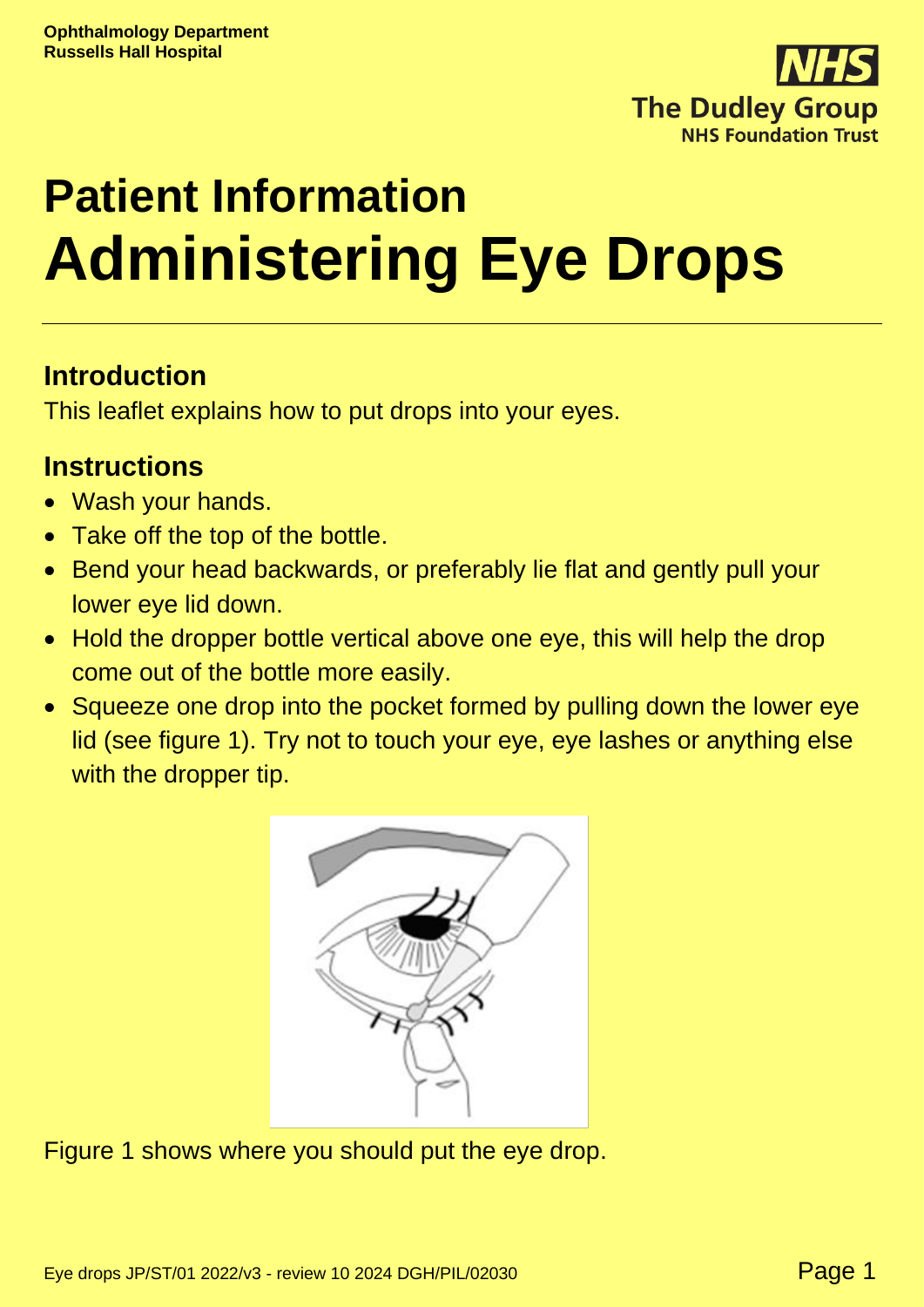#### **Ophthalmology Department Russells Hall Hospital**

- Let go of the eye lid and continue leaning your head backwards for a couple of minutes. This allows the drops to absorb properly. Your healthcare professional will show you how to do this.
- Wipe away any liquid that falls onto your **cheek** with a tissue.
- Repeat in the other eye if the drop is prescribed for both eyes.
- When two different eye drop preparations are used at the same time of day, wait for at least ten minutes before putting the second preparation into the eye.
- This allows the first preparation to 'settle in' and not be washed out by the second one if it is put in too quickly.

# **If you have any questions after reading this leaflet:**

Please contact the **Urgent Referral Clinic** team at Russells Hall Hospital Eye Clinic on **01384 456111 ext. 3633 (9am to 4.30pm, Monday to Friday)**.

# **Eye emergency, out of hours**

In case of an eye emergency after the closing hours of the Eye Clinic at Russells Hall (including weekends and bank holidays), please contact:

#### **Birmingham and Midland Eye Centre on 0121 507 4440**

The doctor on call is usually based at the Eye Centre, City Hospital, Dudley Road, Birmingham. They may need to call you back, and if necessary, they will arrange for you to visit them.

# **Note:**

The information in this booklet is provided for information only. The information found is **not** a substitute for professional medical advice or care by a qualified doctor or other health care professional. **Always** check with your doctor if you have any concerns about your condition or treatment. This is only indicative and general information for the procedure. Individual experiences may vary and all the points may not apply to all patients at all times. Please discuss your individual circumstances with your eye doctor.

Author: Julia Phillips – Lead Nurse / Advanced Glaucoma Practitioner